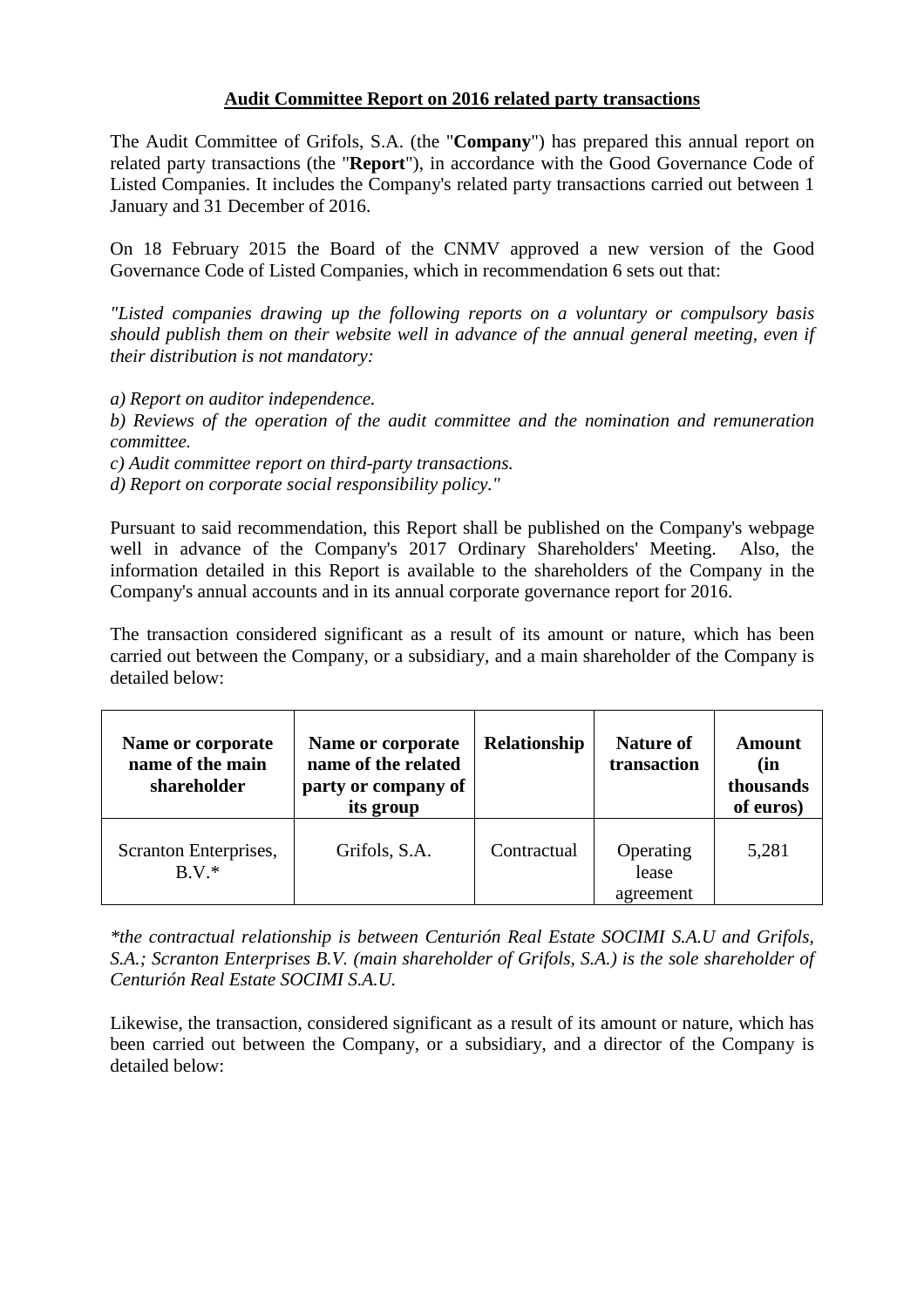| Name or corporate<br>name of the directors<br>or managers | Name or<br>corporate name<br>of the related<br>party | Relationship                                                                                                         | <b>Nature of</b><br>transaction | Amount<br>(in<br>thousands<br>of euros) |
|-----------------------------------------------------------|------------------------------------------------------|----------------------------------------------------------------------------------------------------------------------|---------------------------------|-----------------------------------------|
| Mr. Thomas<br>Glanzmann                                   | Grifols, S.A.                                        | <b>Thomas</b><br>Glanzmann is a<br>director of<br>Grifols, S.A. and<br>shareholder of<br>Glanzmann<br>Enterprises AG | Service<br>Agreement            | 905                                     |

During the FY 2016, the main transactions carried out by the Company with other companies of the group have been:

| Corporate name of the<br>group' subsidiary       | <b>Brief description of the</b><br>transaction | <b>Amount (in thousands</b><br>of euros) |
|--------------------------------------------------|------------------------------------------------|------------------------------------------|
| Nanotherapix, S.L.                               | Financial expense                              | $\overline{4}$                           |
| Fundación Privada Victor<br><b>Grifols Lucas</b> | Management or collaboration<br>agreements      | 425                                      |
| Probitas Fundación<br>Privada                    | Management or collaboration<br>agreements      | 4,900                                    |
| Kiro Robotics, S.L.                              | Purchases                                      | 2,067                                    |
| Kiro Robotics, S.L.                              | <b>Sales</b>                                   | 45                                       |
| <b>Aradigm Corporation</b>                       | Operating expenses                             | 38                                       |
| Alkahest, Inc.                                   | $R+D$ agreements                               | 10,188                                   |
| Interstate Blood Bank,<br>Inc.                   | Purchases                                      | 33,502                                   |
| PBS Acquisition Corp.                            | <b>Sales</b>                                   | 147                                      |